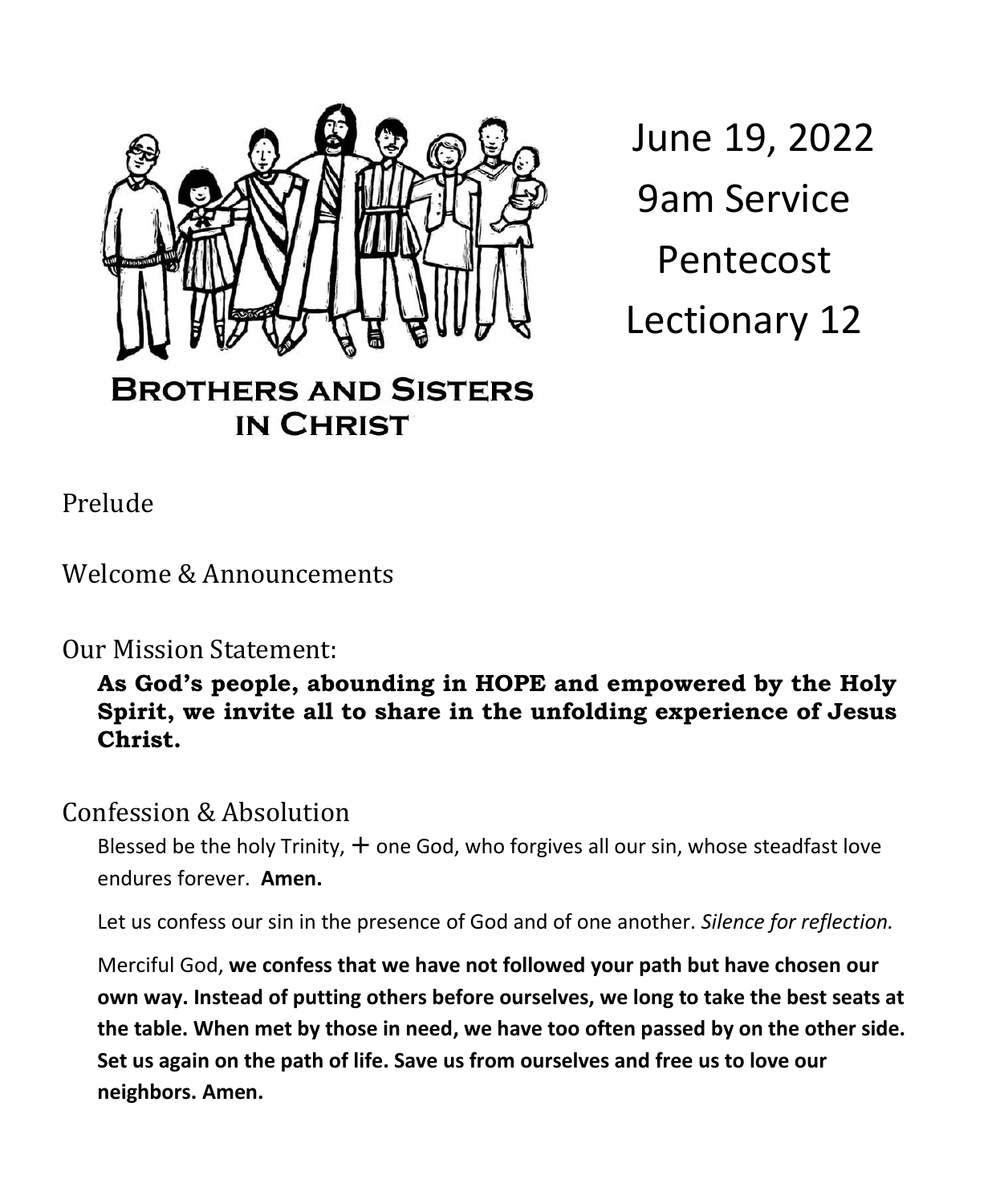Hear the good news! God does not deal with us according to our sins but delights in granting pardon and mercy. In the name of  $+$  Jesus Christ, your sins are forgiven. You are free to love as God loves. **Amen.**

| Opening Hymn |                                                                                                      | Rise, Shine, You People!                                                                                            | #665 |
|--------------|------------------------------------------------------------------------------------------------------|---------------------------------------------------------------------------------------------------------------------|------|
| 1.           | Rise, shine, you people! Christ the Lord has entered<br>our human story; God in him is centered.     | He comes to us, by death and sin surrounded, with grace unbounded.                                                  |      |
|              | 2. See how he sends the pow'rs of evil reeling;<br>he brings us freedom, light and life and healing. | All men and women, who by guilt are driven, now are forgiven.                                                       |      |
|              | 3. Come, celebrate; your banners high unfurling,                                                     | your songs and prayers against the darkness hurling.<br>To all the world go out and tell the story of Jesus' glory. |      |
|              | 4. Tell how the Father sent the Son to save us.<br>Tell of the Son, who life and freedom gave us.    | Tell how the Spirit calls from ev'ry nation God's new creation.                                                     |      |
| Greeting     | be with you all. And also with you.                                                                  | The grace of our Lord Jesus Christ, the love of God and the communion of the Holy Spirit                            |      |

## Hymn of Praise Glory to God page 148

*Leader:* Glory to God in the highest, and peace to God's people on earth.

*All:* Lord God, heavenly King, almighty God and Father, we worship you, we give you thanks, we praise you for your glory. Lord Jesus Christ, only Son of the Father, Lord God, Lamb of God, you take away the sin of the world; have mercy on us. You are seated at the right hand of the Father: receive our prayer. For you alone are the Holy One, you alone are the Lord,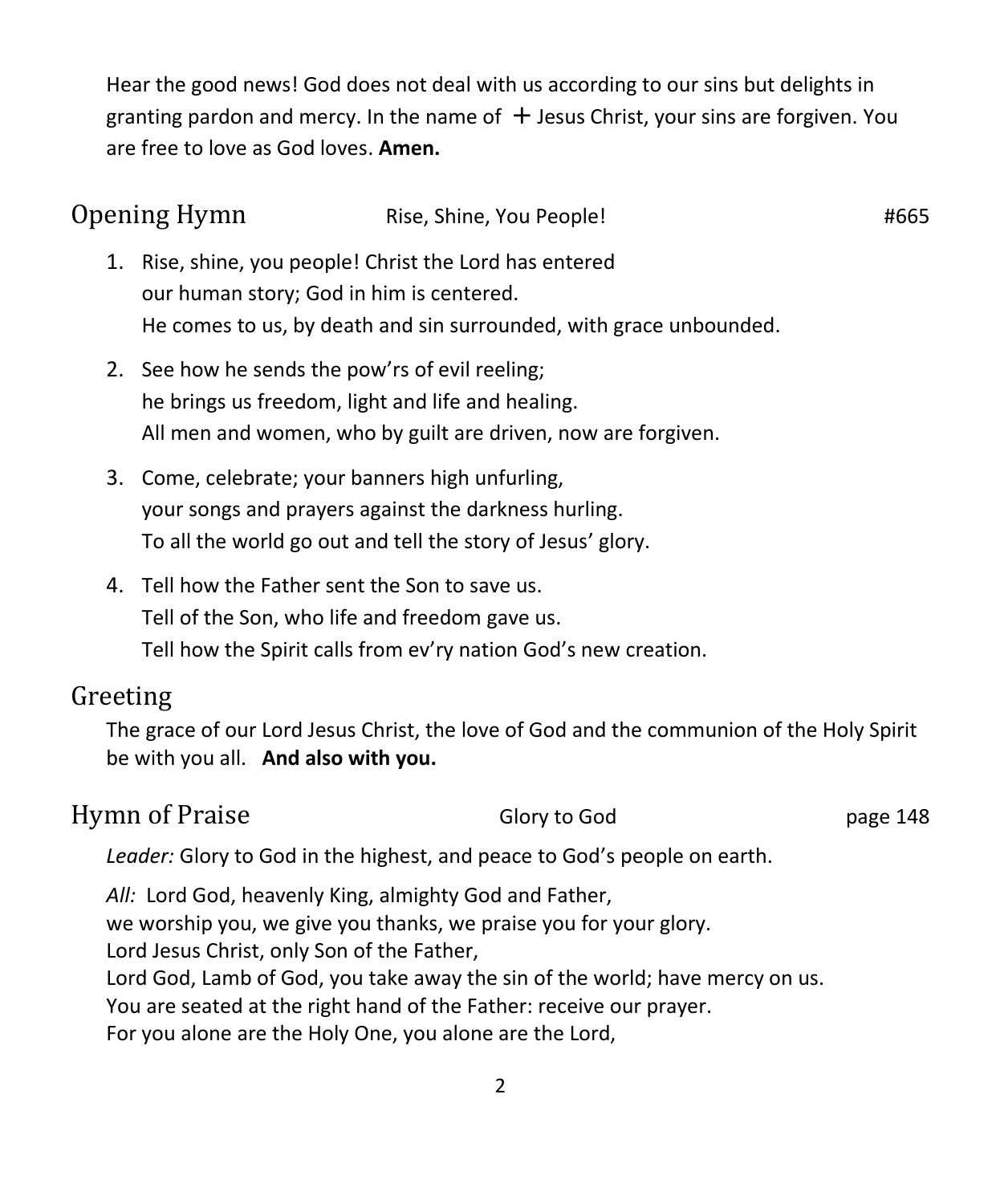you alone are the Most High, Jesus Christ, with the Holy Spirit, in the glory of God the Father. Amen.

### Prayer of the Day

**O Lord God, we bring before you the cries of a sorrowing world. In your mercy set us free from the chains that bind us, and defend us from everything that is evil, through Jesus Christ, our Savior and Lord. Amen.**

| Special Music | "Poor Wayfaring Stranger" | Todd Johnson, Dan Kastell, |
|---------------|---------------------------|----------------------------|
|               |                           | Jim Newman                 |
|               |                           |                            |

# Word

| <b>First Reading</b>                 |                                                | Galatians 23-29 |
|--------------------------------------|------------------------------------------------|-----------------|
|                                      | When the reading is completed, please respond: |                 |
|                                      | The Word of our Lord. Thanks be to God.        |                 |
| <b>Gospel Acclamation</b>            |                                                | page 151        |
| Alleluia! Lord, to whom shall we go? | You have the words of eternal life. Alleluia!  |                 |
|                                      |                                                |                 |
| <b>Gospel Reading</b>                |                                                | Luke 8:26-39    |
|                                      | When the reading is completed, please respond: |                 |
|                                      | The Gospel of our Lord. Thanks be to God.      |                 |
| Sermon                               | To See Beneath the Exterior Shell              |                 |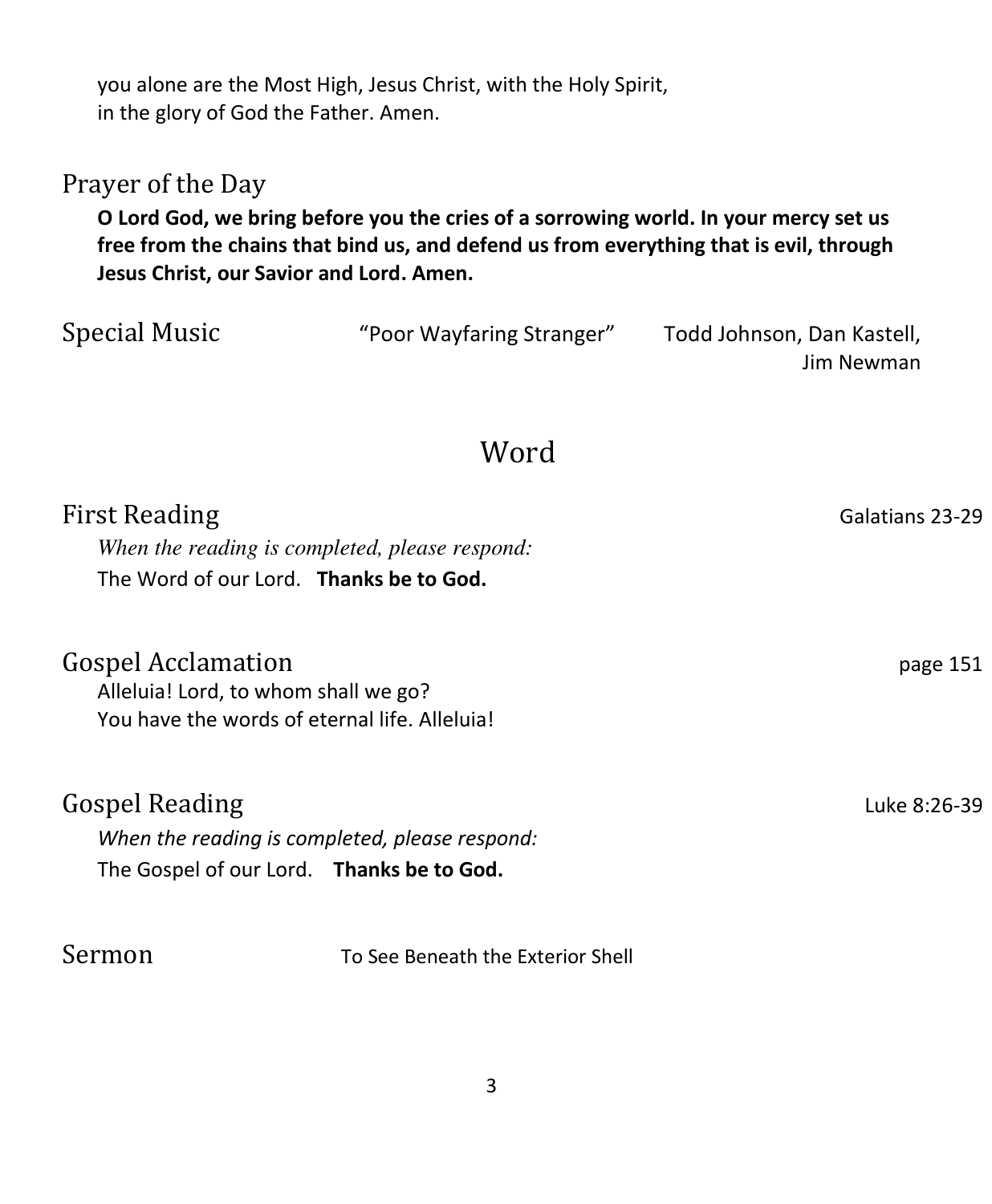#### Hymn of the Day Praise the One Who Breaks the Darkness **#843**

- 1. Praise the One who breaks the darkness with a liberating light; praise the One who frees the pris'ners, turning blindness into sight. Praise the One who preached the gospel, healing ev'ry dread disease, calming storms and feeding thousands with the very bread of peace.
- 2. Praise the One who blessed the children with a strong yet gentle word; praise the One who drove out demons with a piercing, two-edged sword. Praise the One who brings cool water to the desert's burning sand; from this well comes living water quenching thirst in ev'ry land.
- 3. Praise the one true love incarnate: Christ, who suffered in our place; Jesus died and rose for many that we may know God by grace. Let us sing for joy and gladness, seeing what our God has done. Praise the one redeeming glory; praise the One who makes us one.

#### Holy Baptism Pages 227-231

*Today we celebrate the baptisms of Archer Elliott Bohman, son of Billy and Hazel Bohman, and Elias Kai Williams, son of Derrick Williams and Leah Pederson*

#### Profession of Faith

Do you renounce the devil and all the forces that defy God?

#### **I renounce them.**

Do you renounce the powers of this world that rebel against God?

#### **I renounce them.**

Do you renounce the ways of sin that draw you from God?

#### **I renounce them.**

Do you believe in God the Father?

**I believe in God the Father almighty, creator of heaven and earth.**

Do you believe in Jesus Christ, the Son of God?

**I believe in Jesus Christ, God's only Son, our Lord who was conceived by the Holy Spirit, born of the virgin Mary, suffered under Pontius Pilate, was crucified, died, and was buried; He descended to the dead. On the third day He rose again; he ascended into**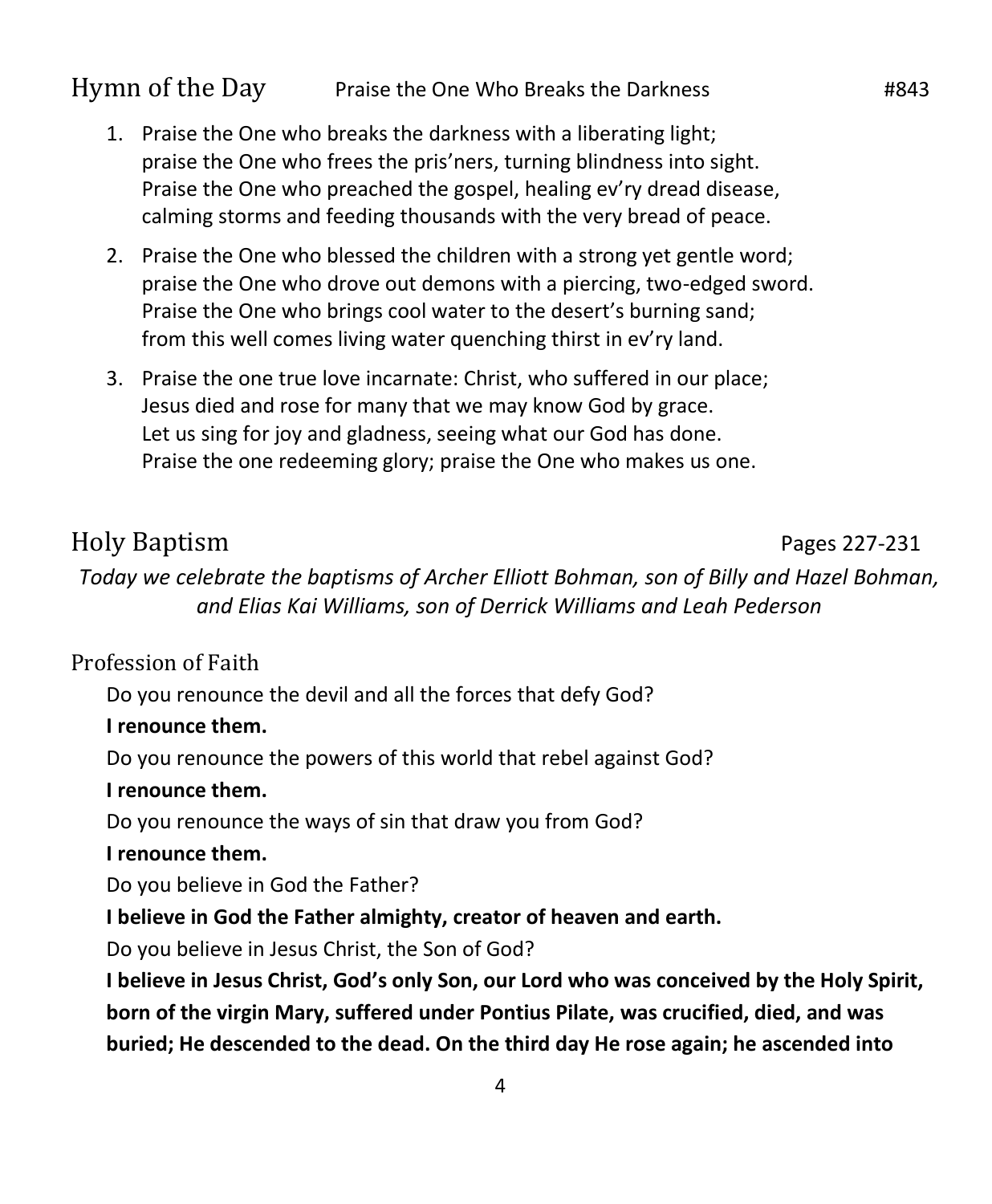**heaven, he is seated at the right hand of the Father, and will come to judge the living and the dead.** 

Do you believe in God the Holy Spirit?

**I believe in the Holy Spirit, the holy catholic church, the communion of saints, the forgiveness of sins, the resurrection of the body, and the life everlasting.** 

#### Welcome

**We welcome you into the body of Christ and into the mission we share: join us in giving thanks and praise to God and bearing God's creative and redeeming word to all the world.** 

## Sharing God's Peace

The peace of the Lord be with you all. **And also with you.** 

## Prayers for the People

Prayer Petitions will end with "Lord in Your Mercy" Prayer response is **"Hear Our Prayer"**

| Offertory | Let the Vineyards Be Fruitful | #184 |
|-----------|-------------------------------|------|
|-----------|-------------------------------|------|

Let the vineyards be fruitful, Lord, and fill to the brim our cup of blessing.

Gather a harvest from the seeds that were sown,

that we may be fed with the bread of life.

Gather the hopes and dreams of all; unite them with the prayers we offer.

Grace our table with your presence, and give us a foretaste of the feast to come.

## Offertory Prayer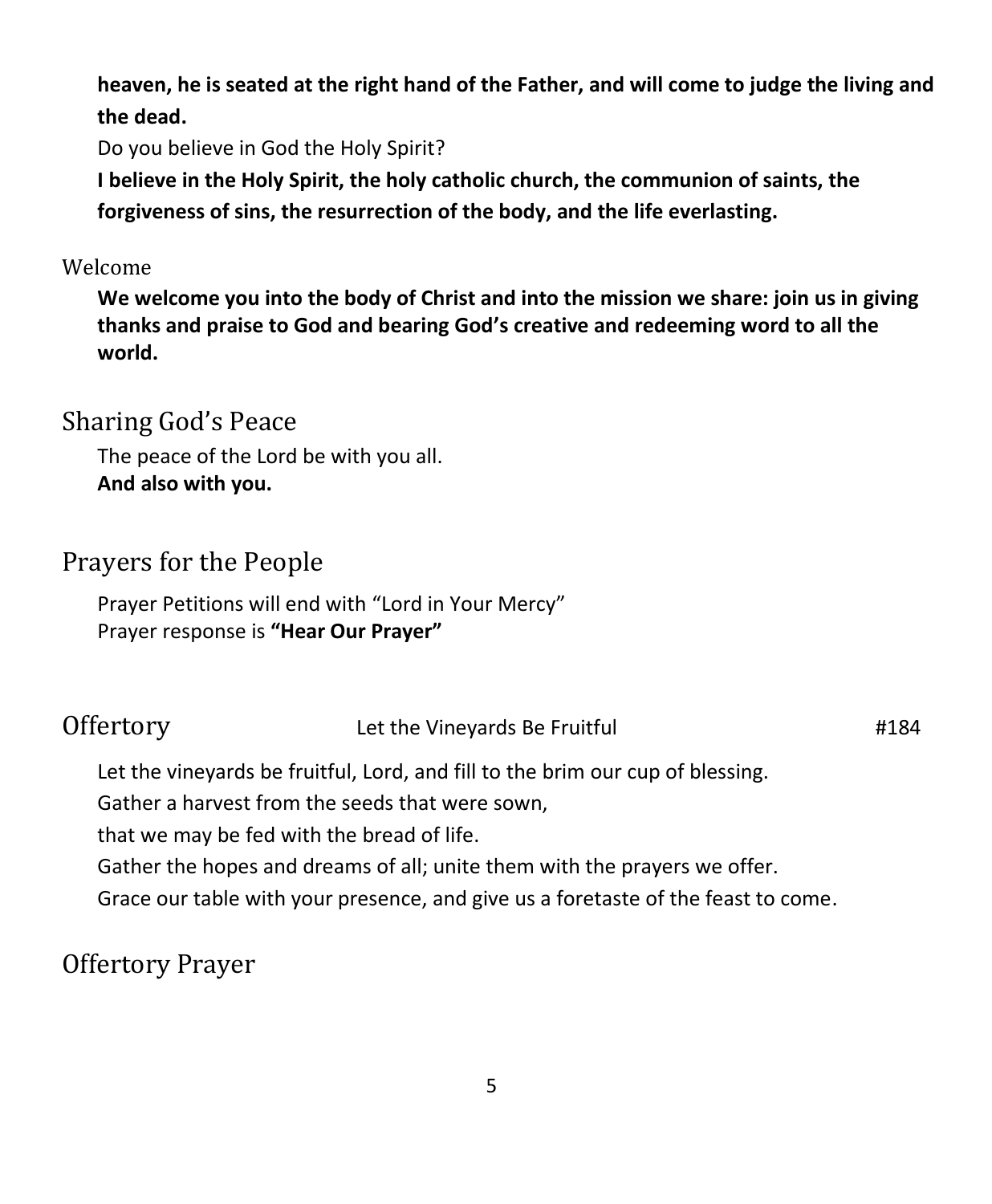# Meal

Great Thanksgiving

The Lord be with you. **And also with you.**

Lift up your hearts. **We lift them up to the Lord.**

Let us give thanks to the Lord our God. **It is right to give God thanks and praise.**

## Words of Institution

# The Lord's Prayer

**Our Father, who art in heaven, hallowed be thy name, thy kingdom come, thy will be done on earth, as it is in heaven. Give us this day our daily bread; and forgive us our trespasses, as we forgive those who trespass against us; and lead us not into temptation, but deliver us from evil. For thine is the kingdom, and the power, and the glory, forever and ever. Amen.** 

Invitation to Communion and Distribution

*All are welcome to receive the sacrament. If you are unable to handle the elements, require gluten free, or would prefer grape juice, please tell the server. If you are unable to come forward, please inform an usher and you will be served in your pew.* 

| Distribution Music                                                                                                                                     | Lamb of God             | page 154 |
|--------------------------------------------------------------------------------------------------------------------------------------------------------|-------------------------|----------|
| Lamb of God, you take away the sin of the world; have mercy on us.                                                                                     |                         |          |
| Lamb of God, you take away the sin of the world; have mercy on us.<br>Lamb of God, you take away the sin of the world; grant us peace, grant us peace. |                         |          |
|                                                                                                                                                        | Healer of Our Every Ill | #612     |

#### *Refrain:*

Healer of our ev'ry ill, light of each tomorrow,

give us peace beyond our fear, and hope beyond our sorrow.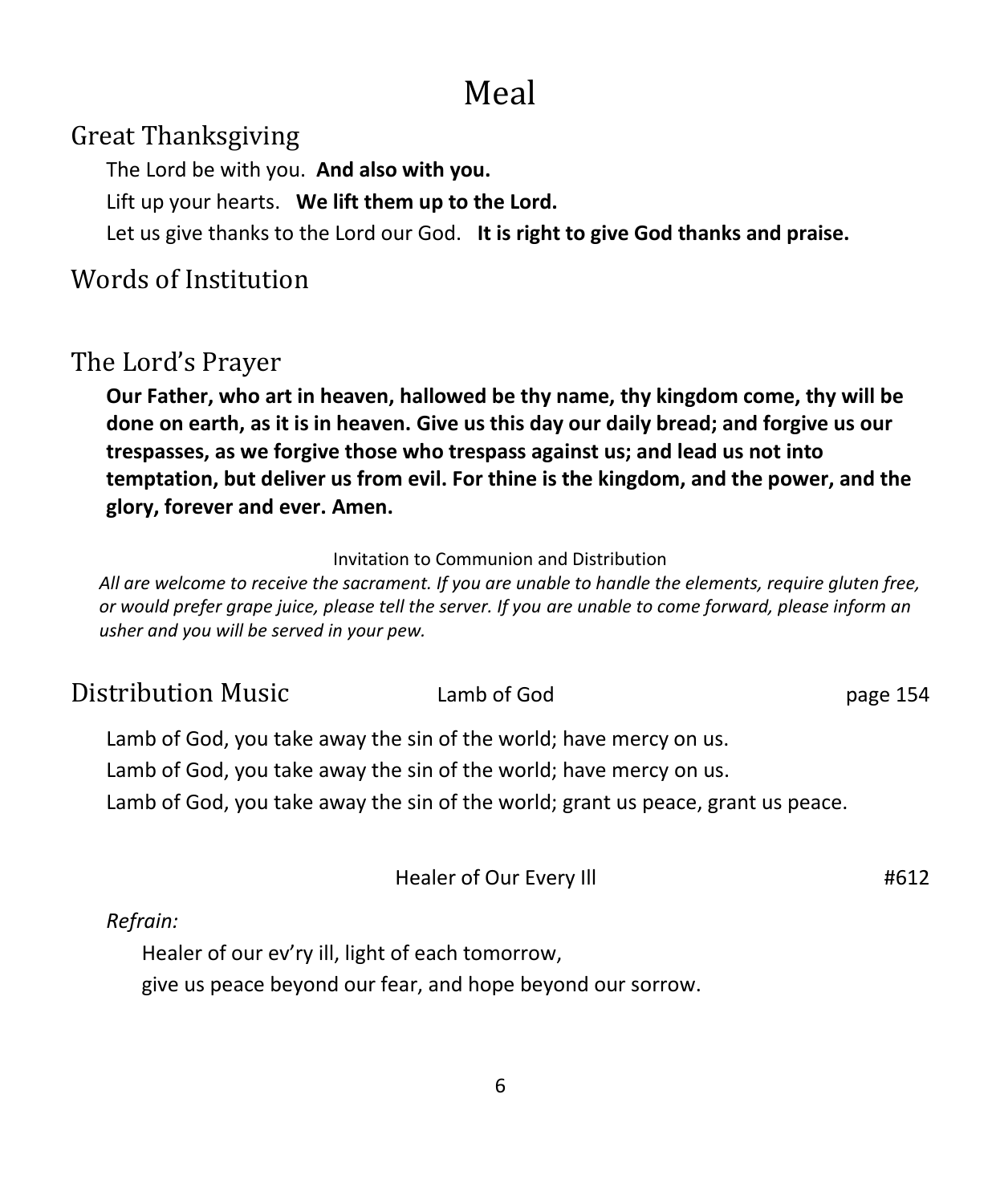- 1. You who know our fears and sadness, grace us with your peace and gladness; Spirit of all comfort, fill our hearts. *Refrain*
- 2. In the pain and joy beholding how your grace is still unfolding, give us all your vision, God of love. *Refrain*
- 3. Give us strength to love each other, ev'ry sister, ev'ry brother; Spirit of all kindness, be our guide. *Refrain*
- 4. You who know each thought and feeling, teach us all your way of healing; Spirit of compassion, fill each heart. *Refrain*

Post Communion Prayer

# Sending

Blessing for Vacation Bible School

## Benediction

| Sending Hymn | We're Marching to Zion | #625 |
|--------------|------------------------|------|
|              |                        |      |

1. Come, we that love the Lord, and let our joys be known; join in a song with sweet accord, join in a song with sweet accord and thus surround the throne, and thus surround the throne.

#### *Refrain:*

We're marching to Zion, beautiful, beautiful Zion: we're marching upward to Zion, the beautiful city of God.

2. Let those refuse to sing who never knew our God; but children of the heav'nly King, but children of the heav'nly King may tell their joys abroad, may tell their joys abroad. *Refrain*